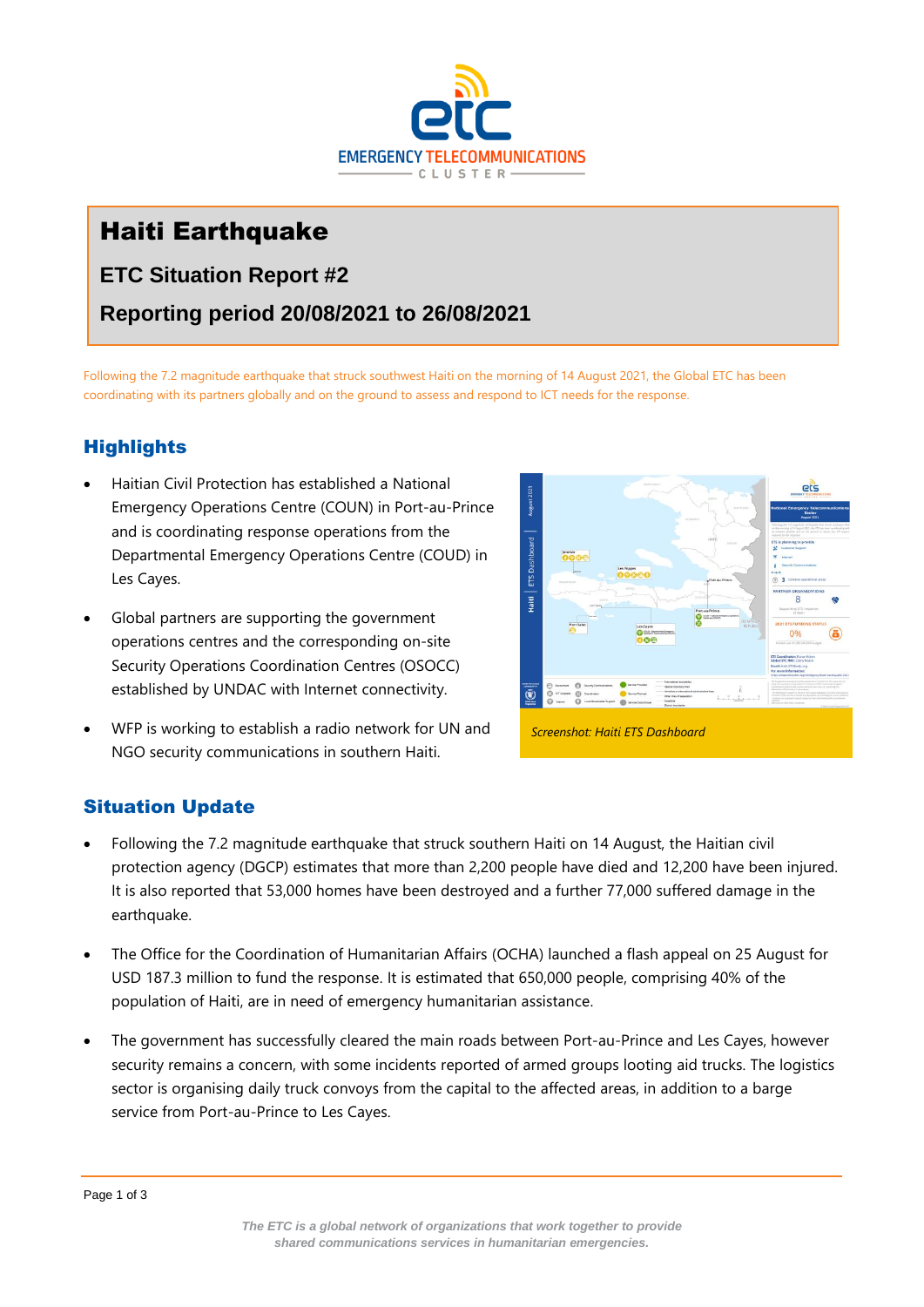

- The UN Humanitarian Air Service (UNHAS) continues to provide helicopter transport for humanitarians. Requests from registered humanitarian organizations can be sent to [haiti.unhas@wfp.org.](mailto:haiti.unhas@wfp.org) Commercial airlines also continue to operate. Requests for the transport of humanitarian cargo by US Military helicopters can be submitted through [haiti.logisticsservice@wfp.org](mailto:haiti.logisticsservice@wfp.org) .
- Despite some reported damage to infrastructure, local Mobile Network Operators (MNOs) are still able to provide voice and data communications in most areas. However, due to poor connection quality and network congestion, VSAT may be required as a backup for humanitarian and government relief operations. Some communities in remote locations may also be in need of connectivity services.
- Haitian Civil Protection has established a National Emergency Operations Centre (COUN) in Port-au-Prince and is organising response operations from the Departmental Emergency Operations Centre (COUD) in Les Cayes. UNDAC has established an On-site Security Operations Coordination Centre (OSOCC) at the COUN in Port-au-Prince and a sub-OSOCC at the COUD in Les Cayes.
- There is no UN radio network for security communications in the south of Haiti.

### Response Activities

- Runar Holen, from WFP FITTEST (Fast IT and Telecommunications Emergency and Support Team) arrived in Haiti on 24 August to continue the interagency coordination activities initiated by Patrick Midy, WFP Haiti Head of TEC. He will be continuing to hold ICT Working Group meetings with all partners on the ground. All partners that are deploying staff on the ground are encouraged to provide their contact information and to participate in the working group.
- The WFP team arrived in Les Cayes on 23 August to conduct an assessment mission and establish a radio network for security communications in support of UNDSS. The team has secured a repeater on loan from emergency.lu that it will install in Les Cayes in the coming days. WFP is awaiting confirmation from UNDSS on the frequencies that can be used for UN agencies and NGOs.
- As of 26 August, Ericsson Response extended the existing connectivity established by Digicell to provide Wi-Fi to the COUN and the OSOCC at the logistics base in Port-au-Prince.
- Emergency.lu is deploying a team to les Cayes with two GATR VSATs on 26 August to support where required. Ericsson Response staff is also joining the mission to Les Cayes.
- Télécoms Sans Frontières (TSF) has staff deployed in Port-au-Prince, Les Cayes, and Jeremie. TSF has signed an agreement with a local ISP to provide high speed Internet to the COUD in Les Cayes. TSF is also providing connectivity at the sub-OSOCC through Global Xpress Terminal.
- TSF is also installing a VSAT from Eutelsat at a Médecins Sans Frontières (MSF) France hospital in Les Cayes. Other organisations working on site may need to consider VSATs support for redundancy.
- TSF and Help.NGO are working together to assess connectivity needs for communities around Les Cayes. Three small communities without connectivity have been identified and itinerant operations are being planned.